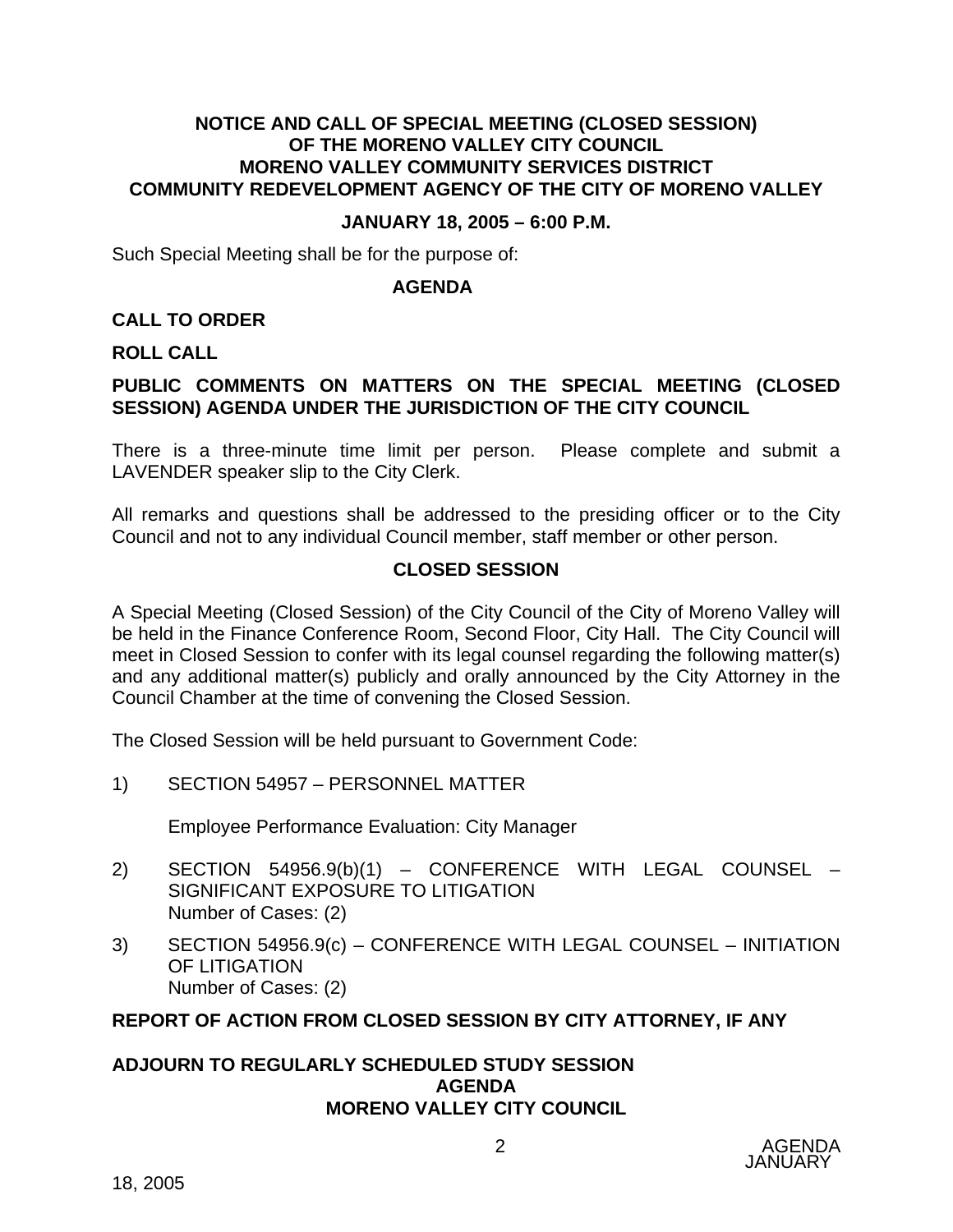# **MORENO VALLEY COMMUNITY SERVICES DISTRICT COMMUNITY REDEVELOPMENT AGENCY OF THE CITY OF MORENO VALLEY STUDY SESSION**

# **JANUARY 18, 2005 – 6:00 P.M.**

or as soon thereafter as the meeting may be called to order following the Special Closed Session Meeting

- **CALL TO ORDER**
- **PLEDGE OF ALLEGIANCE**
- **INVOCATION**
- **ROLL CALL**
- **INTRODUCTIONS**

# • **PUBLIC COMMENTS ON MATTERS EITHER ON THE AGENDA OR ANY SUBJECT NOT ON THE AGENDA UNDER THE JURISDICTION OF THE CITY COUNCIL**

There is a three-minute time limit per person. Please complete and submit a BLUE speaker slip to the City Clerk. All remarks and questions shall be addressed to the presiding officer or to the City Council and not to any individual Council member, staff member or other person.

- 1. Sunnymead Boulevard Revitalization, Planning Phase Update #2 and Review of Design Alternatives (Continued from 12/21/04) (CEDD/15 Min.)
- 2. Paint Colors on Sunnymead Boulevard (Continued from 12/21/04) (CEDD/5 Min.)
- 3. Indoor Swap Meets (CEDD/10 Min.)
- 4. Review of Existing Residential Traffic Calming Policies and Procedures (Public Works/ 5 Min.)
- 5. Fire Protection Services Master Plan (Continued from 12/21/04) (Fire Dept./15 Min.) – PowerPoint Presentation
- 6. "Keep Moreno Valley Clean" (Continued from 12/21/04) (White/Flickinger)
- 7. City Council Requests and Communications

(Times shown are only estimates for staff presentation. Items may be deferred by Council if time does not permit full review.)